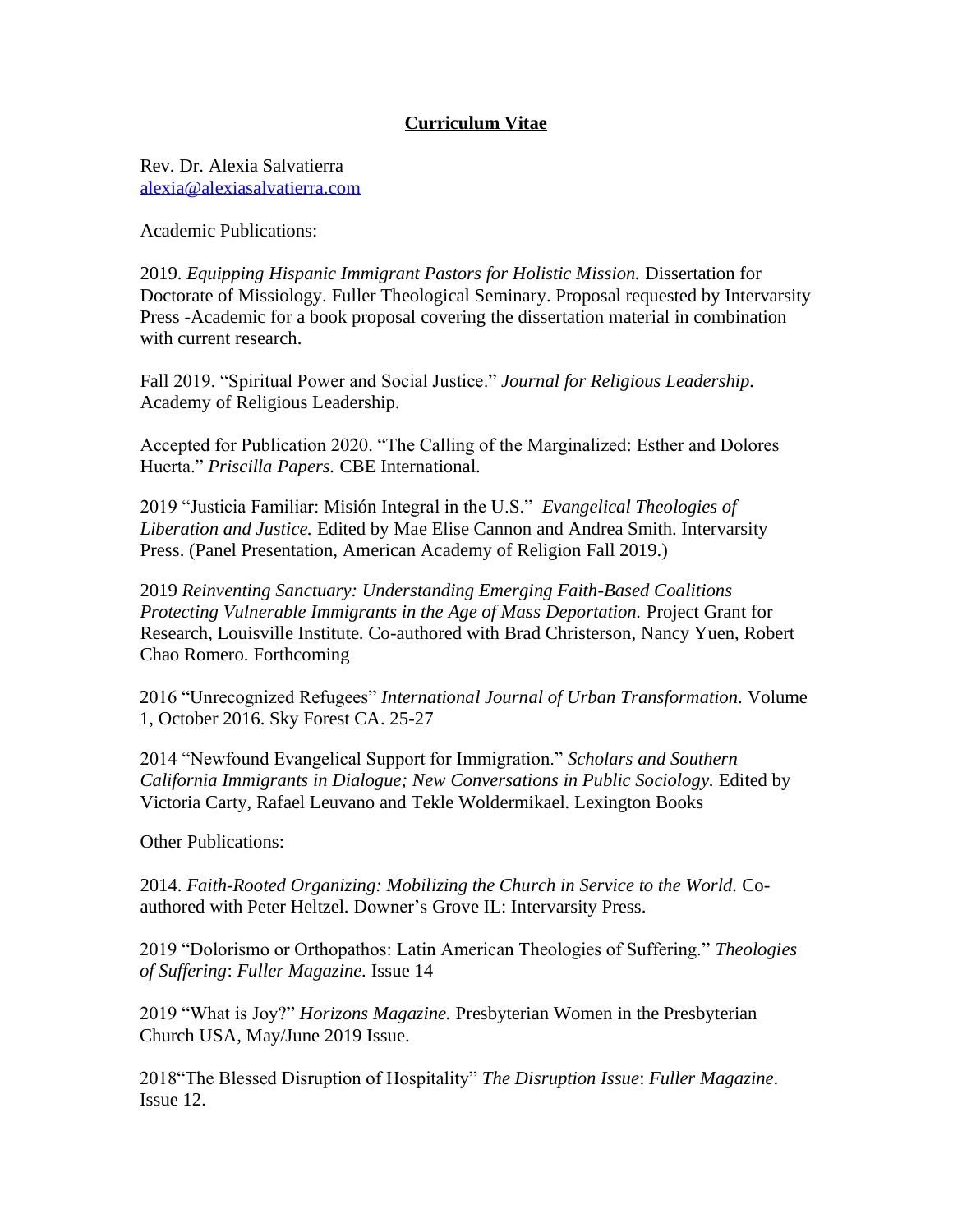2018 "Welcoming the Stranger: Faith Communities and Immigration" *Boom California.* January 3, 2018. Oakland CA: University of California Press

2011"Do Not Neglect to Show Hospitality: Sanctuary and Immigrant Justice" *Liberating Bible Study: Scholarship, Art and Action in Honor of the Center and Library for the Bible and Social Justice"* Edited byLaurel Dykstra and Ched Myers, Center and Library for the Bible and Social Justice Series, Volume 1. Eugene OR: Cascade Books. 198-203

2009 "The New Sanctuary Movement" In *Trails of Hope and Terror: Testimonies on Immigration.* Edited by Miguel De La Torre. NYC New York: Maryknoll, Orbis. 163- 167

2017 "4 Ways Your Church can keep the Dream Alive." *MissioAlliance* October 12, 2017.<https://www.missioalliance.org/4-ways-church-can-keep-dream-alive/>

2017 "The Roots and Branches of the Sanctuary Movement." *The Christian Century*, February 15, 2017. h[ttps://www.christiancentury.org/contributor/alexia-salvatierra](https://www.christiancentury.org/contributor/alexia-salvatierra)

2015 "The Blessing is in the Wisdom." *Living Lutheran*. December 17, 2015. Chicago IL: Evangelical Lutheran Church in America <https://www.livinglutheran.org/2015/12/blessing-wisdom/>

2014 "I Was a Stranger." *Christianity Today*. November 2014. https://www.christianitytoday.com/pastors/2014/november-online.../i-was-stranger.ht...

2013 "We Are One Body: A Christian Perspective on Justice in the City" *Tikkun*. Volume 28, Number 1, Winter 2013. Raleigh NC: Duke University Press.

2013. "Sacred Spaces of Difference." *Building the Beloved Community,* Conspire Magazine, Fall 2013. Volume 5, No. 4. 12-17

2006. "Honoring those who Work." In *Getting on Message: Challenging the Christian Right from the Heart of the Gospel.* Edited by Peter Laarman. Boston MA: Beacon Press. 134-146.

## **Teaching Experience**:

Ongoing: Ecclesia Faculty, Assistant Professor of Intercultural Studies (and for Centro Latino), Fuller Theological Seminary, Pasadena CA, including in-person and online courses - annual commitment began in 2014 as Adjunct. Affiliate as of January 2017. Lecturer for DMin in Spanish 2018. As of January 2019, Founder/Coordinator, Diplomado en Respuesta de la Iglesia a la Crisis Migratoria (Professional Certificate in Church Response to the Immigration Crisis) – a Lilly-funded hybrid education, collaborative Project between Centro Latino and the Matthew 25/Mateo 25 network to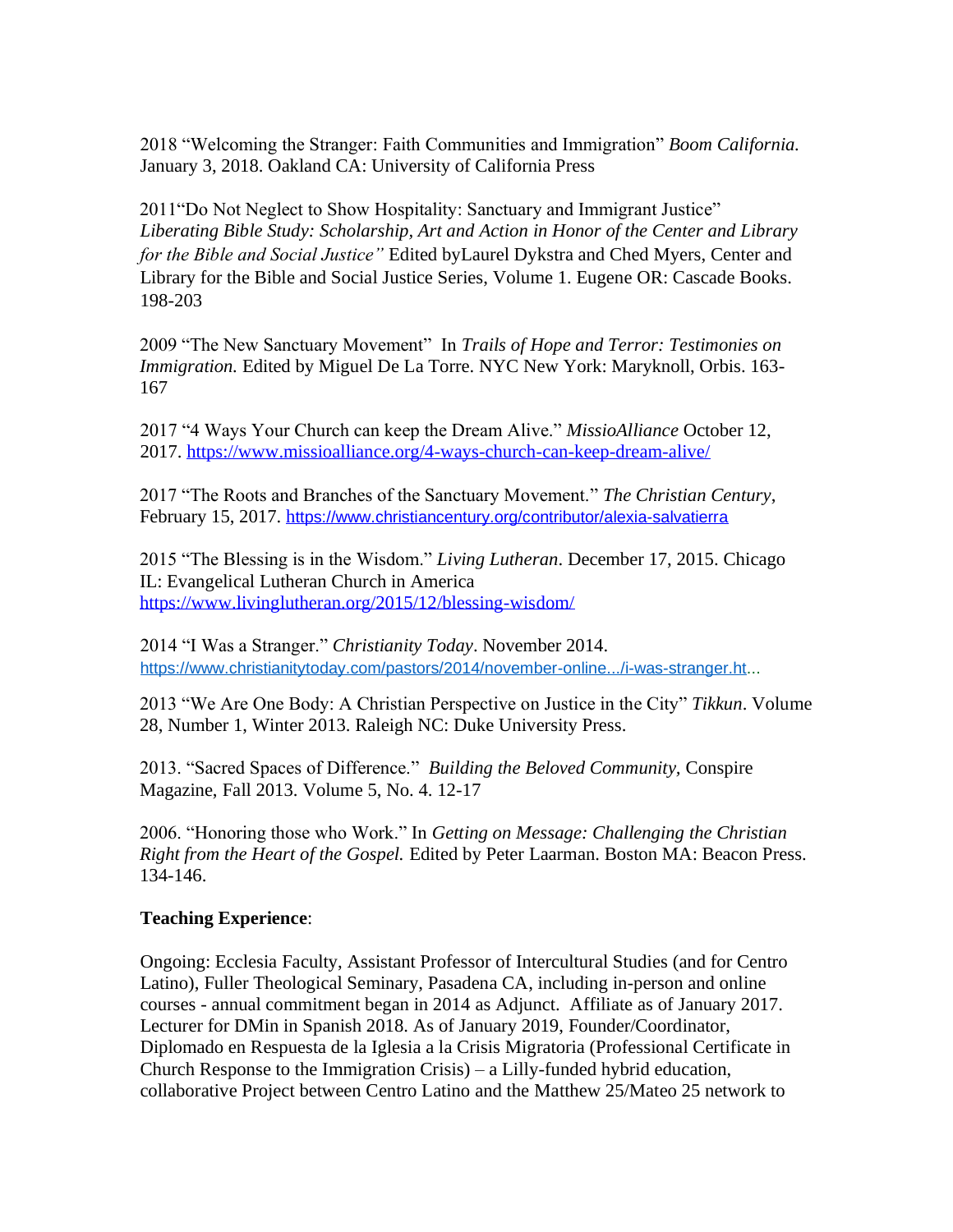equip Hispanic immigrant pastors and leaders to engage their congregations in confronting the pastoral emergency of immigration. (Grant Proposal Writer/Developer.)

Ongoing: Faculty Advisor, Innovative Leadership in Changing Cultures Cohort, Doctor of Ministry Program, Nazarene Theological Seminary. (2019)

Adjunct Faculty, Masters in Transformational Urban Leadership Program, Azusa Pacific Seminary, Los Angeles campus, annually from 2016-2019. Also, co-taught "Housing Justice and Community Organizing" for School of Social Work, Azusa Campus. Spring 2016 and "Immigration Integration" for LA Term Fall 2018 and 2019.

Adjunct Faculty, Masters in Urban Studies, Campolo College of Graduate and Professional Studies, Eastern University, Philadelphia PA – annual commitment began in 2014.

Adjunct Faculty, Sociology Department, Biola University, La Mirada CA, Fall 2017

Lecturer/Adjunct Faculty, "Faith-Rooted Organizing", Micah Doctor of Ministry Program, New York Theological Seminary, New York City NY 2009-2016

Lecturer/Adjunct Faculty, "Faith-Rooted Organizing", Doctor of Ministry Program, Public Engagement Track, Wesley Theological Seminary, Washington DC, Fall 2017 online

Adjunct Faculty, Biblical Virtual, Argentina – Fall 2015

Adjunct Faculty, AETH [\(Asociación para La Educación Teológica Hispana\)](http://www.aeth.org/en/) Spring 2015-2016 and video course produced in 2017.

Adjunct Faculty, "Faith-Rooted Organizing" Duke Seminary Summer Institute for Reconciliation, Durham NC Summer 2015

Adjunct Faculty, "Faith-Rooted Organizing", Pacific School of Religion, Berkeley CA Summer Intensive 2015

Adjunct Faculty, New Theological Seminary of the West, "Organizando al Pueblo con un Metodo Enraizado en la Fe", Community-based Course for Spanish-speaking Pastors and Congregational Leaders, Spring 2015

Adjunct Faculty, Programa de Maestria, Organizando al Pueblo Enraizada en la Fe, Universidad Teologica de la Iglesia Apostolica, Guadalajara Mexico, Fall 2014

Lecturer/Trainer: Micah Interseminary Intensive (four seminaries participating), Haiti Partners, Port au Prince, Haiti, Fall 2014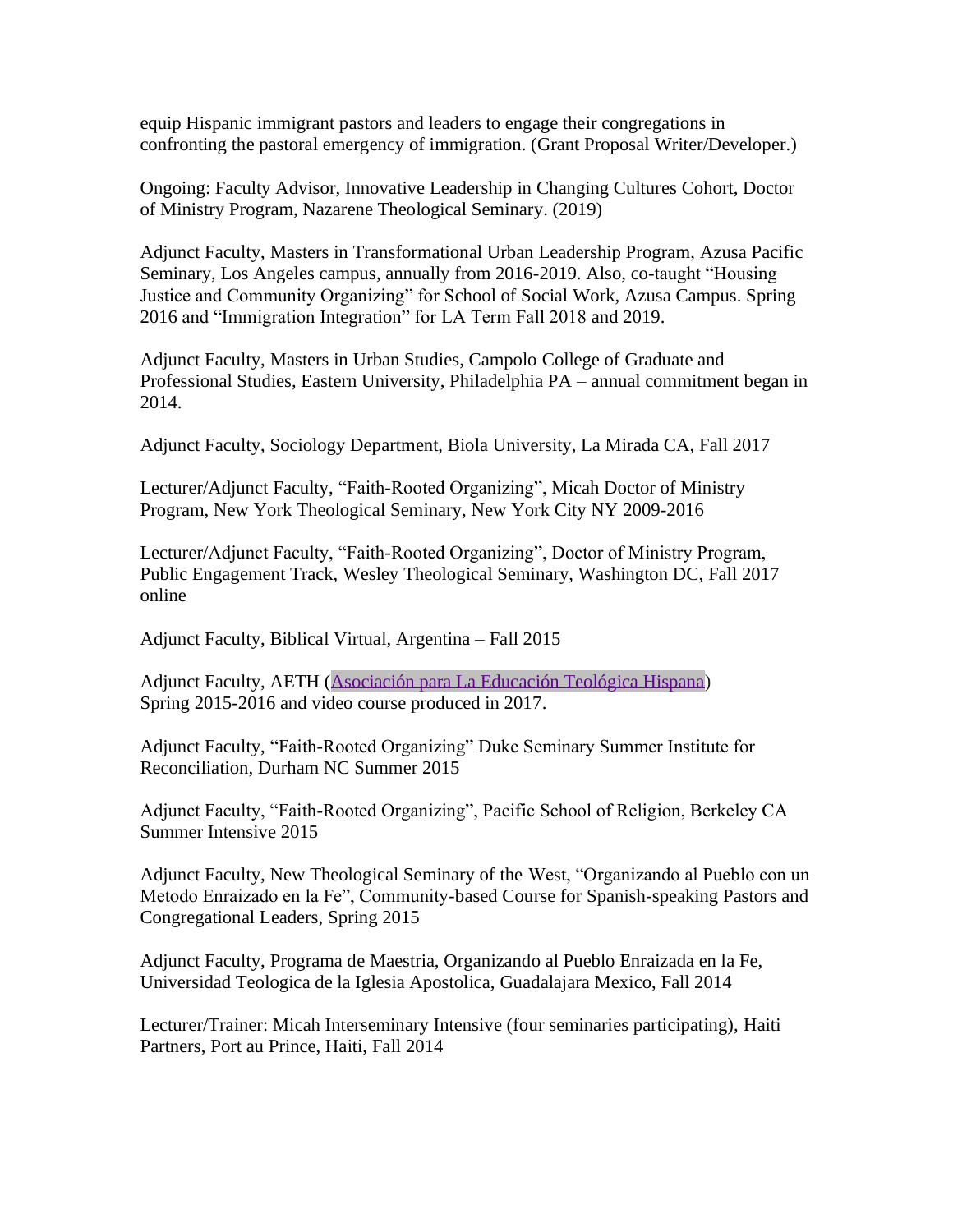Adjunct Faculty, "Justice and Community Transformation", Sociology Department, Biola University, Biola CA 2010-2012

Adjunct Faculty, "Social Transformation", Sociology Department, Vanguard University, Costa Mesa CA 2009

Lecturer, Sewanee Episcopal Seminary, Fall 2016

Lecturer, PLTS, 2015-2016 (occasional lectures)

Lectures at Fuller Theological Seminary for M. Div Core Course, Hispanic M.Div and Hispanic D.Min 2007-2013

Lecturer, Center for Religion and Civic Culture, University of Southern California, Los Angeles CA 2009-2011

Adjunct Professor, St. Andrew's Theological Seminary, Manila PI 1987

# **Organizing, Non-Profit Management and Urban Ministry Experience**:

- Assisting Pastor, Hope Lutheran Church, Hollywood Present
- Director of Justice Ministries/Special Assistant to the Bishop in charge of Welcoming Congregations, Southwest California Synod, ELCA 11/2011-9/2013
- Coordinator, Welcoming Congregations and Guardian Angels Project, Southwest California Synod, ELCA, 9/2013-Present
- Madrina, M25 (Matthew 25/Mateo 25 SoCal, Matthew 25 national steering committee)
- Executive Director, Clergy and Laity United for Economic Justice LA and Founding Director, CLUE-California, Los Angeles CA 2000-2011 (responsible for fund development and management for 1.3 million annual budget)
- Pastor, Iglesia Luterana Betel, Fresno CA 1997-2000
- Pastor, St. John's Lutheran Church/Iglesia Luterana San Juan, Oakland CA 1994- 1997
- Executive Director, Berkeley Ecumenical Chaplaincy with the Homeless, Berkeley CA 1988-1991
- Mission Developer, Pilipino Community, Daly City CA 1987-1988
- Founding Director, Pastoral Care for the Urban Poor, Hospital Chaplain and Missionary, Manila PI, 1985-1987
- Founding Director, Emergency Shelter and Co-Coordinator, Homeless Drop-In Center, Berkeley Emergency Food Project, Berkeley CA 1983-1985
- Conference Organizer, Western Region, California Rural Legal Assistance 1982
- Welfare and Nutrition Advocate, Southern California Council of Churches, 1980- 1982
- Campus Ministry Associate & Founding Director, Food for People/La Comida para la Gente, Santa Cruz CA 1978-1980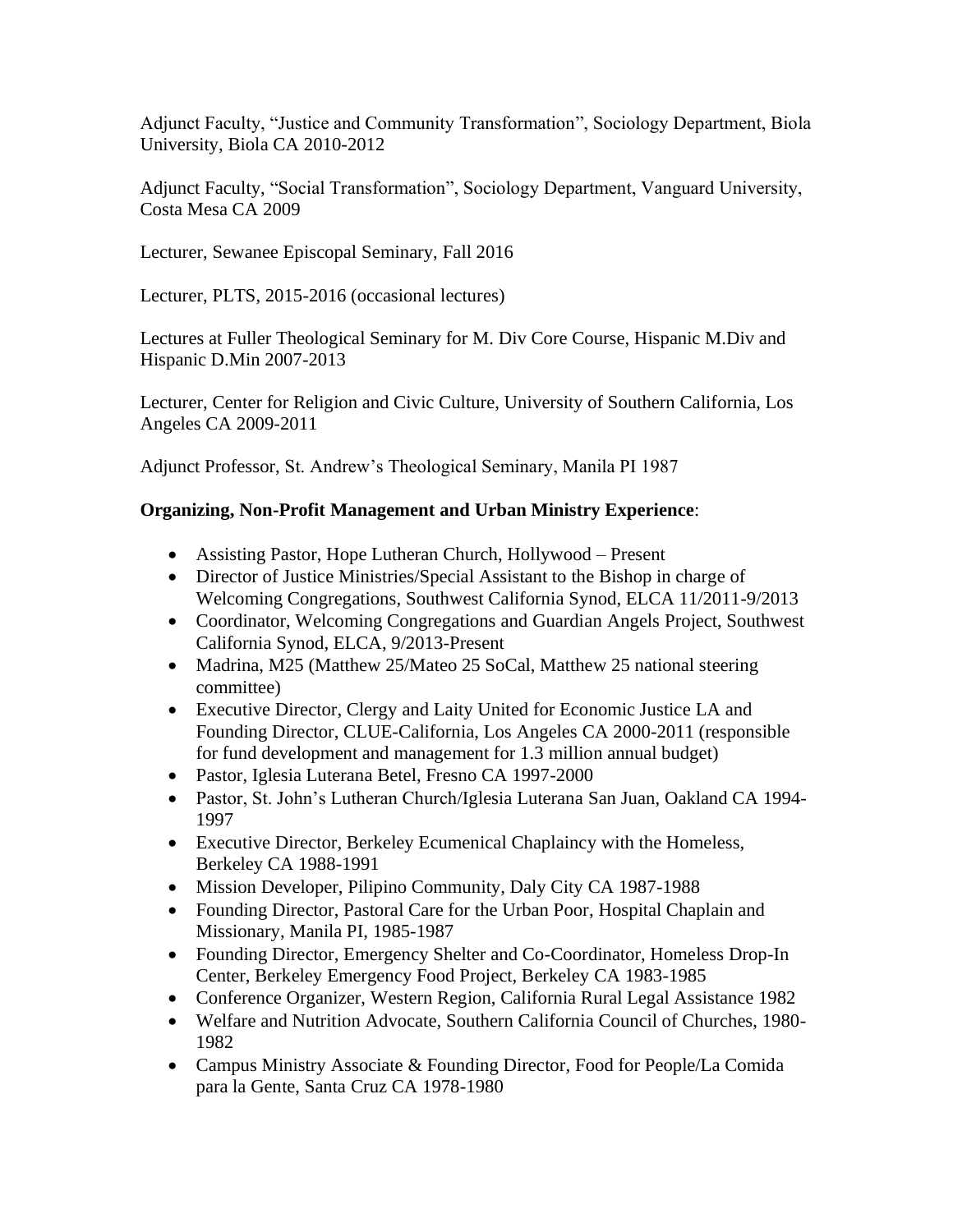## **Ongoing Training:**

World Vision/Women of Vision/World Vision International 2012-present (working with both U.S. and International divisions, training grassroots, support staff and leadership in a biblically-based advocacy model for community and international development.)

Intervarsity Christian Fellowship 2012-present

**Organizations for Specific Events, Projects, Campaigns or Conferences** (partial list): Christian Community Development Association, Disciples of Christ – Anti-Racism Team (training), United Methodist Bishops Committee on Race, Gender and Sexuality (facilitator), Reformed Church in America – Community Development Department, Cathedrals of the Night – ELCA Homeless Ministries, NY Metro Ministries – ELCA, Auburn Theological Seminary, Interfaith Worker Justice, New York Living Wage Coalition/Micah Institute, Chicago Faith-Rooted Organizing Coalition, , CLUE Orange County, CLUE Los Angeles & Ventura County CLUE, Interfaith Organizing Initiative, Sojourners Faith and Justice Network, Wild Goose Conference, Northpark Justice Conference, Justice Conference (Los Angeles/Portland/Philadelphia), River City Church, Chicago & 9th Hour, Chicago (training and technical assistance in organizing and community development in the inner city), National Evangelical Immigration Table, United Methodist Church MARCHA and national strategic planning committee for Hispanic Ministries, Evangelical Covenant (Midwinter, Central Conference, Journey to Mosaic, Centro Hispano de Estudios Teologicos), George Fox University, Women's Donor Network, Fresno Evangelical Immigration Network, Ohio Prophetic Voices, AMOS, Cincinnati, National Council of Catholic Women, Immaculate Heart Community, La Paz Peace and Justice Conference (Pasadena Nazarene Church),Northwestern College, Orange City IA, Westminster College, Fulton MO (Global Transformation Leader in Residence)

#### **Awards:**

David Allen Hubbard Award, School of Intercultural Studies, Fuller Theological Seminary, 2019 PLTS Alum Award for Special Service, 2016 Micah Award, Micah Institute, New York Theological Seminary, 2015 Giants of Justice, CLUE LA 2012 California Lutheran Peace Prize, California Lutheran University 2011 Gene Boutilier Award, Southern California Ecumenical Council, 2010 Co-Recipient, Seasons Fund for Social Transformation Award, 2009 Amos Award, Sojourners 2008 Stanton Fellowship, Durfee Foundation 2008 Prime Mover Award, Hunt Alternative Fund 2008 Changemaker, Liberty Hill Foundation, 2007 Urban Shepherd Award, Los Angeles United Methodist Urban Foundation, 2006 Community Hero, Agape International, 2002